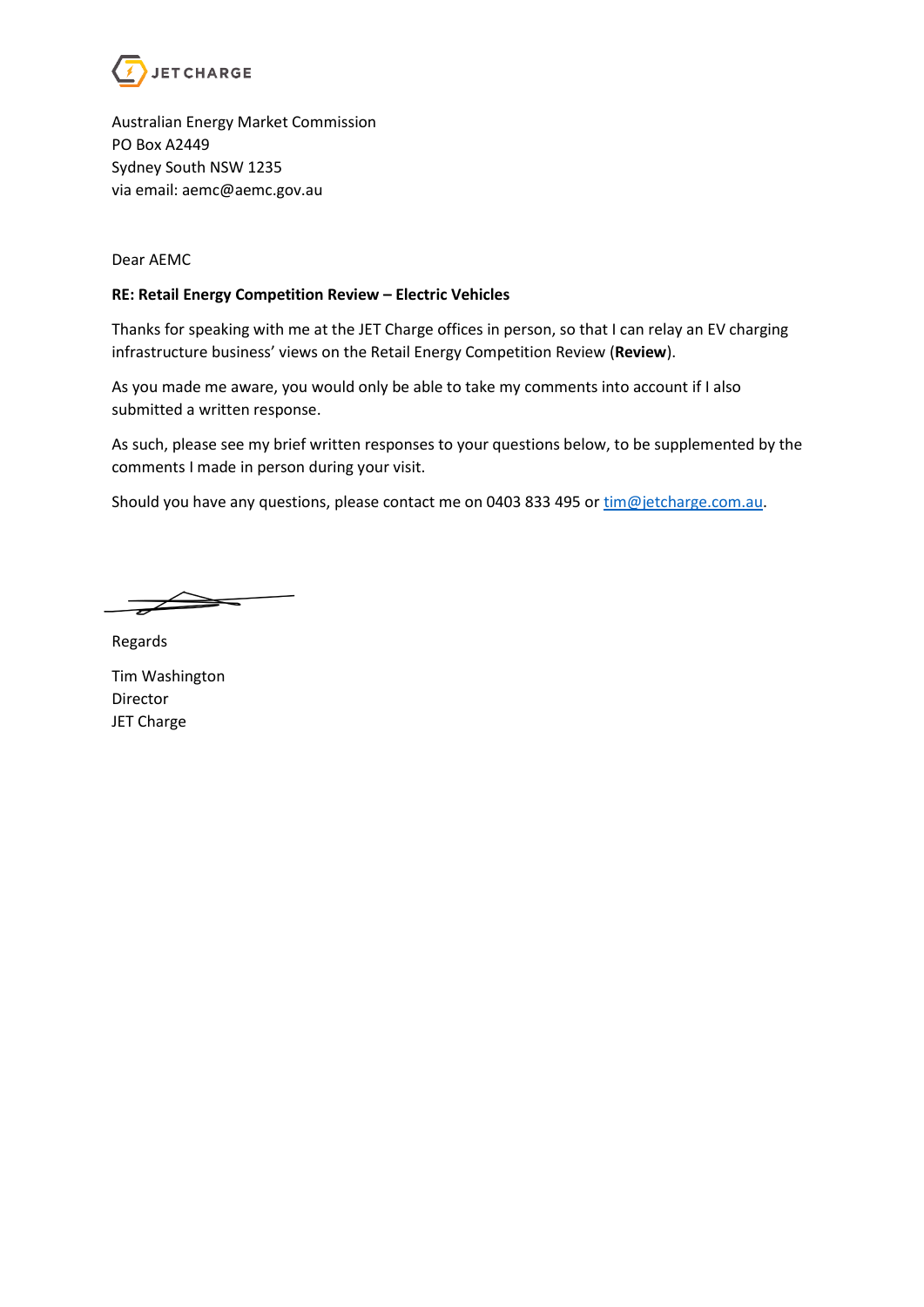

## **Question 1: Context**

# **Are there any other contextual developments the Commission should consider in relation to EV uptake and use in Australia?**

Whilst a lot of work has been done to contextualise the rate of EV uptake in Australia, not as much work has been done on the uptake of EV charging, and the importance of infrastructure build out to support the uptake of EVs.

Even less work has been done to analyse what other countries have done from a grid readiness perspective to prepare the energy sector for EVs.

I would encourage the AEMC to seek data from those entities that actually have it in Australia – being JET Charge, and perhaps even more importantly, from charging network Chargefox, so that you can make more accurate recommendations to the market.

### **Question 2: Role of retailer**

## **What challenges and opportunities, given the current role of retailers in the NEM, are EVs likely to provide retailers?**

The challenges from a retail (rather than network, transmission or generation) perspective relates mostly to how retailers can best deliver electricity at the cheapest price to consumers. Conversely, this is also the biggest opportunity, which will be captured by the most progressive retailers.

Given that EVs are parked for large periods of time, and EV charging on a daily basis only takes up a fraction of that time, there is significant scope for retailers to alter the time of charging based on NEM pricing, internal hedging policies, internal generation asset performance etc, or a combination of all of those things. This is not the case for most other assets that require electricity. EVs are unique in this way.

One interesting aspect of EVs is that they serve as the intersection point between automotive and electricity, which means that the current retailers on the NEM won't be the only ones looking to capture the value derived from EV customers. We will see car manufacturers, like VW with their Elli arm, enter the retail space. We will also see traditional fossil fuel retailers, like Shell, enter the electricity market with EV specific plans.

These new entrants are a huge challenge for current retailers.

### **Question 3: Regulatory environment**

**a. Do you consider that regulatory changes, like multiple trading relationships, that improve a consumer's ability to engage with multiple FRMPs at a household would enable innovative services and products to develop for EV consumers?**

Yes. I believe having multiple trading relationships would allow both new and existing retailers to innovate plans to deliver the cheapest possible fuel for EV drivers, free of the burden of existing pricing structures.

I believe it would increase current retailer competitiveness for a household, and allow the many innovators within existing NEM retailers to test out new strategies. At the same time, I think it reduces the barriers to entry for new, asset specific, retailers to enter the market.